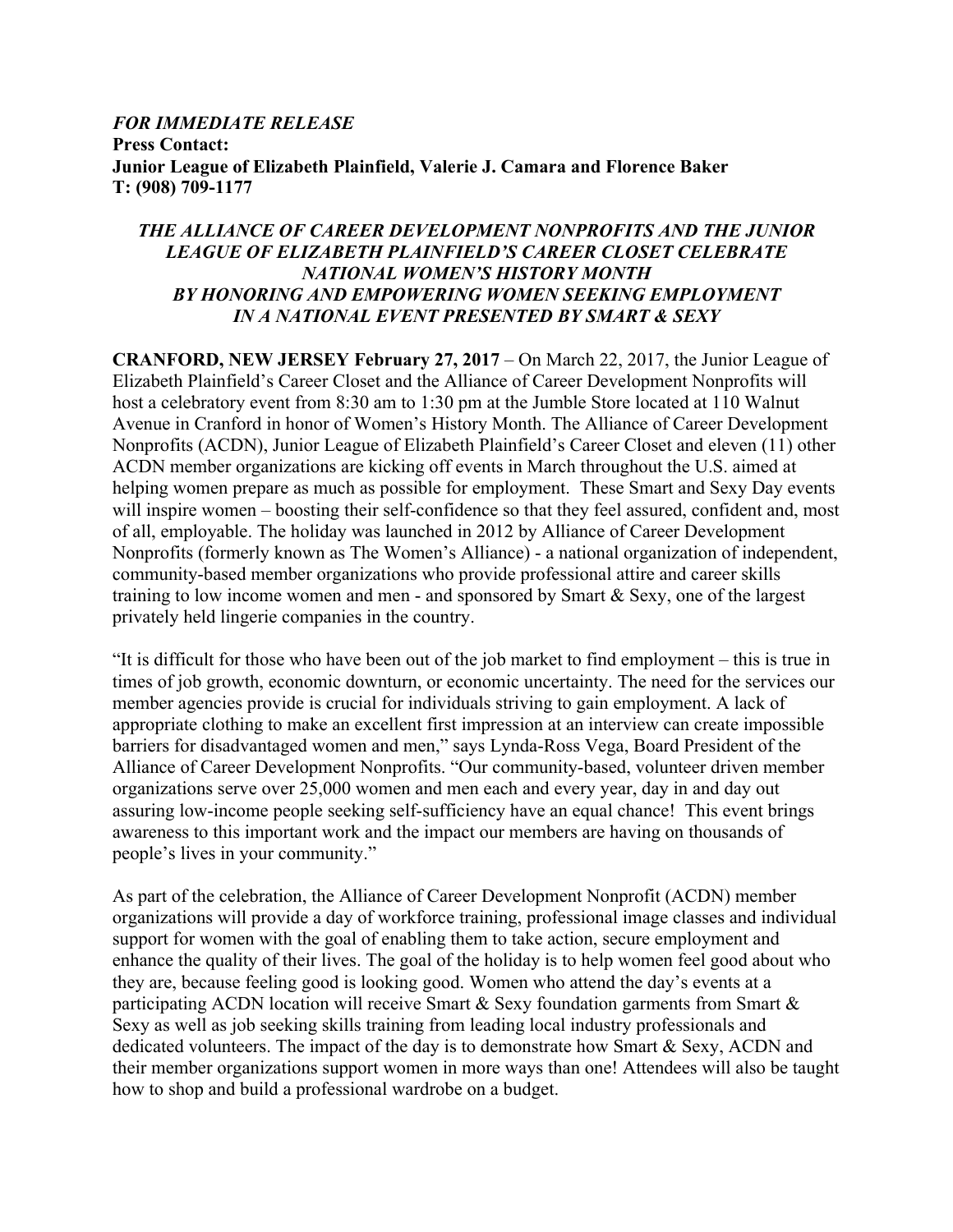"As an organization that strives to inspire women every day, Bottomless Closet is incredibly proud to participate in Smart & Sexy Day again this year," said Melissa Norden, Executive Director of Bottomless Closet. "We know that our clients will leave this event empowered, selfconfident and ready to start a new chapter in their professional lives – the same way we strive to make them feel each time they leave our office."

Providing that learning opportunity during this celebratory Smart and Sexy Day event – and every day – is the mission of our 23 member organizations."

Special programming, including accurate fittings and free foundational garments from Smart & Sexy, will be held in the following cities in the month of March:

- **Bloom (San Rafael, CA) – March 16**
- **Bottomless Closet (New York, NY) - March 13**
- **Career Wardrobe (Philadelphia, PA) - March 27**
- **Desert Best Friend's Closet (Palm Desert, CA) – March 24**
- **Jackets for Jobs, Inc. (Detroit, MI) – March 15**
- **Junior League of Elizabeth Plainfield Career Closet (Cranford, NJ) – March 22**
- **Ladies of Valor Empowerment (Miami, FL) - March 25**
- **Suited for Success (Oklahoma City, OK) - March 23**
- **Tailored for Success (Malden, MA) – March 30**
- **Transforming Lives & Restoring Hope, Inc. (Roanoke Rapids, NC) – March 18**
- **WHW (Santa Ana, CA) – March 24**
- **YWCA Allentown's The Perfect Fit for Working Women (Allentown, PA) – March 27**

All Alliance of Career Development Nonprofits (ACDN) Members will receive product from Smart & Sexy to give to their clients. For a full list of ACDN members, visit: www.acdnonline.org/locations.

# **ABOUT Smart & Sexy**

Smart & Sexy was founded with the idea that women should be able to have fashionably sexy lingerie that provides figure solutions at great prices. Today, we are one of the largest privately held lingerie companies in the US, selling over 60 million garments a year under numerous national brands. Smart & Sexy is our in-house brand created for the fashion savvy woman. Smart fit, sexy and flattering looks, quality, comfort and amazing value are the brand's guiding principles. Smart  $&$  Sexy is the in-house brand for Ariela  $&$  Associates International which was founded over 20 years ago and is one of the largest privately held lingerie companies in the country.

Learn more: www.smartandsexy.com

#### **For more information on Smart & Sexy, please contact:** Brady Halbert, Brand Manager

T: 212-683-4131 x2729 / E: bhalbert@aai-llc.com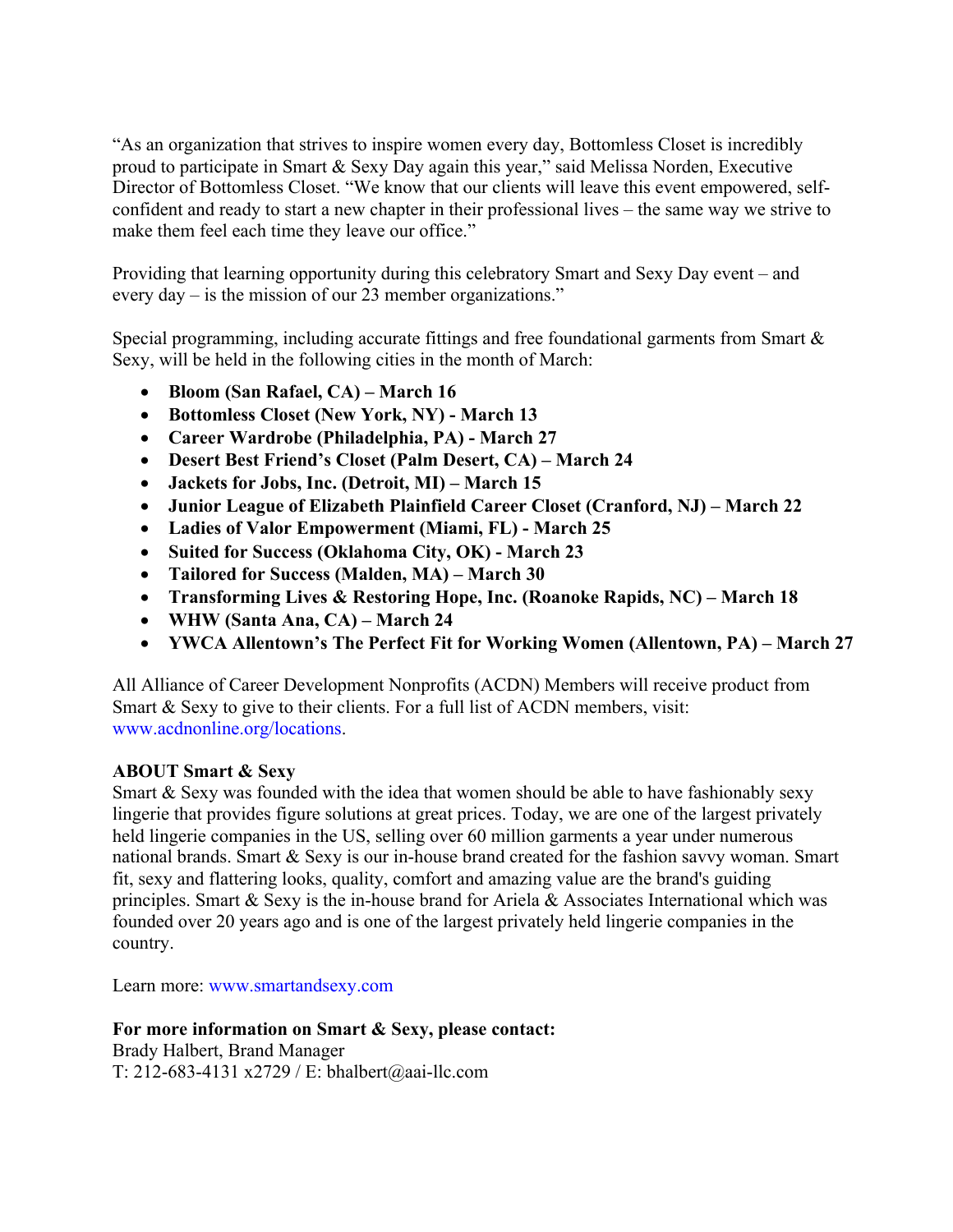## **ABOUT the Alliance of Career Development Nonprofits (ACDN)**

The Alliance of Career Development Nonprofits (ACDN) is the leading network of unique community based non-profits that empower women and men to achieve economic independence. ACDN fosters the creation and growth of community-based organizations that assist individuals to secure and maintain employment. We believe anyone who wants a job, should get one. All ACDN member organizations offer free professional clothing so job seekers can make a great first impression.

Each year, member agencies of ACDN assist more than 25,000 women and men across the country transition into the workplace. The professional clothing, training, and coaching services provided by our member agencies help women and men coming out of poverty, welfare, and other dire circumstances prepare for and succeed in the workplace. Since ACDN's inception, over 300,000 women and men have been outfitted with interview attire.

Learn more: www.acdnonline.org.

## **For more information about the Alliance of Career Development Nonprofits, please contact:**

Lynda-Ross Vega, Board President M: 817-832-3299 / E: lrvega@acdnonline.org

Carrie Hanson Veurink, Managing Partner M: 925-849-7500 / E: cveurink@acdnonline.org

#### **ABOUT the Junior League of Elizabeth Plainfield and Career Closet**

Since 2001, the Career Closet has provided career-dressing services to low-income women at no charge. We dress women who are reentering the workforce or advancing their career. The women come from Union County and the surrounding areas and are referred by community partners and government agencies. By providing professional clothing, we hope to increase the self-confidence, self-esteem, and ultimately, the self-sufficiency of these women. Last year Career Closet dressed over 170 women and partnered with over 25 community partners and government agencies. All business clothing and accessories are provided through donations and grants. Career Closet is a project of the Junior League of Elizabeth Plainfield.

The Junior League of Elizabeth Plainfield is a chapter of the Association of Junior Leagues International, Inc. and is an organization of women committed to promoting voluntarism, developing the potential of women, and improving communities through the effective action and leadership of trained volunteers. Its purpose is exclusively educational and charitable. Learn more: www.jlepnj.org.

# **For more information about the Junior League of Elizabeth Plainfield, please contact:** Christine Lagatta, President 2016-2017, Junior League of Elizabeth Plainfield

Tel. (908)709-1177 / E: president@jlepnj.org

Valerie Camara and Florence Baker, Co-chairs Career Closet Tel.  $(908)709-1177$  / E: careercloset@jlepnj.org